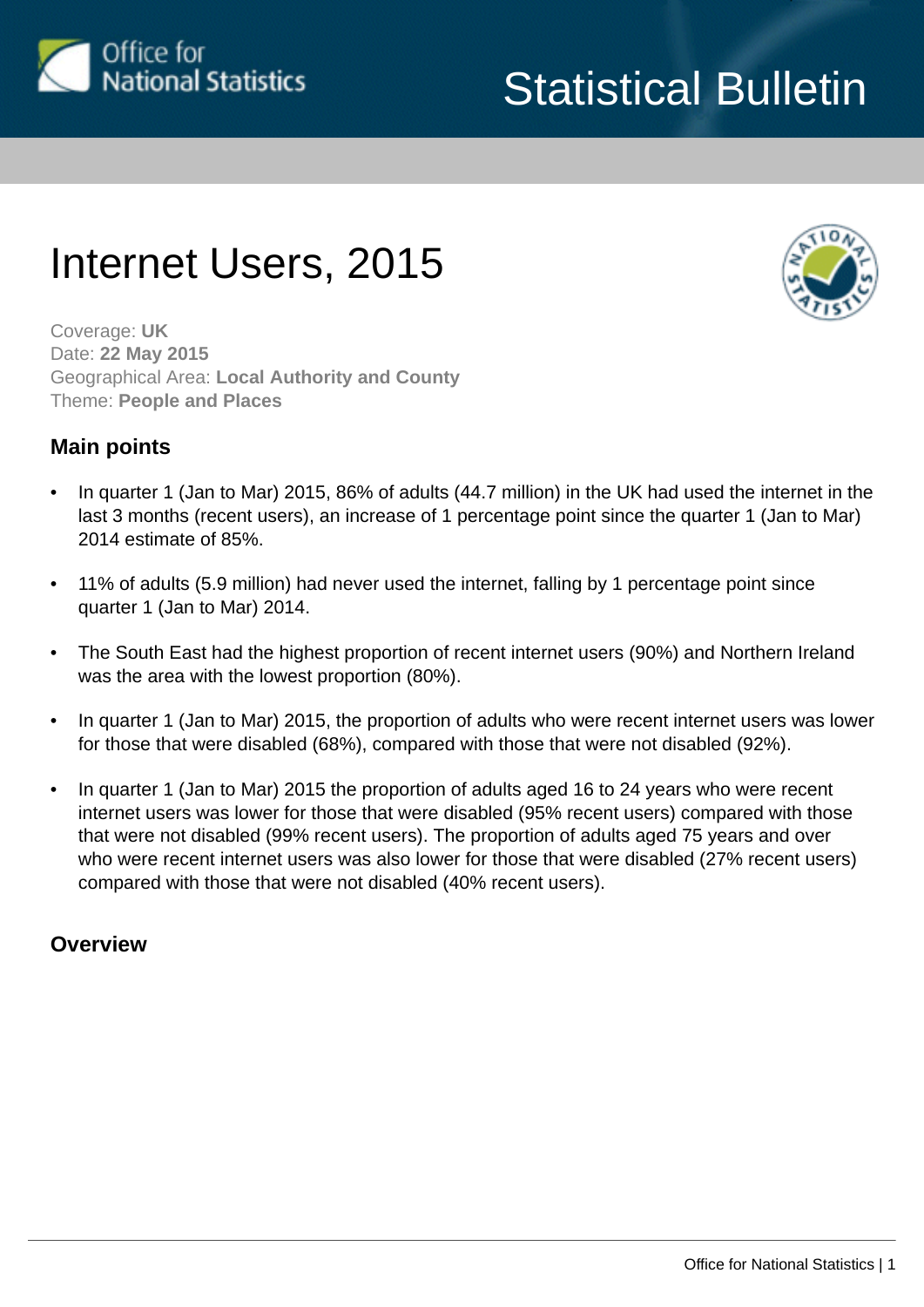### **Your views matter**

We are constantly aiming to improve this release and its associated commentary. We would welcome any feedback you might have; please contact us via email: [esociety@ons.gsi.gov.uk](mailto:esociety@ons.gsi.gov.uk) or telephone Cecil Prescott on +44 (0)1633 456767.

### **Recent, lapsed and non-users**

In quarter 1 (Jan to Mar) 2015, 86% of adults (44.7 million) had used the internet in the last 3 months. While 2% (1.1 million) had last used the internet more than 3 months ago, 11% (5.9 million) had never used it.

The percentage of adults that were recent internet users has increased from 80% in quarter 2 (Apr to June) 2011, when comparable records began, to 86% in quarter 1 (Jan to Mar) 2015.

The percentage of adults who have never used the internet has decreased from 17% in quarter 1 (Jan to Mar) 2011 to 11% in quarter 1 (Jan to Mar) 2015.

### **Figure 1: Internet non-users**





### Source: Office for National Statistics

#### **Notes:**

1. Q1 refers to quarter 1 (Jan to Mar), Q2 refers to quarter 2 (Apr to June), Q3 refers to quarter 3 (July to Sept) and Q4 refers to quarter 4 (Oct to Dec).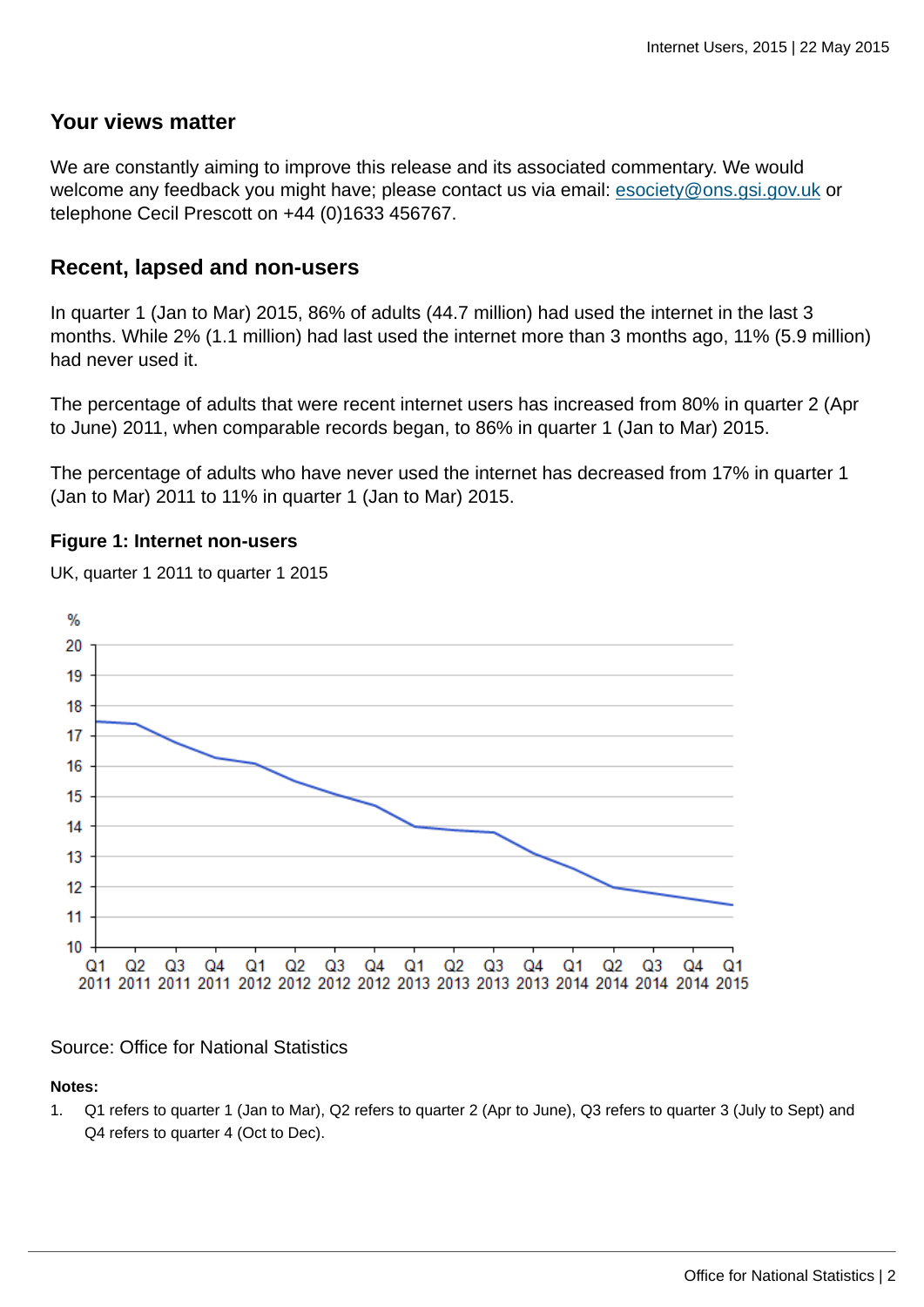### **Download chart**

**XLS** [XLS format](http://wasppreview.ons.statistics.gov.uk:80/ons/rel/rdit2/internet-users/2015/chd-ia-figure-1.xls) (31.5 Kb)

# **Age**

Age is a factor as to whether an adult has used the internet. Since the survey began in 2011, adults aged 16 to 24 years have consistently shown the highest rates of internet use, with each successively older age group reporting a lower rate of use.

In quarter 1 (Jan to Mar) 2015, almost all adults aged 16 to 24 years were recent internet users (99%), in contrast with 33% of adults aged 75 years and over. Although recent internet use is notably lower in the older age groups, the proportion of adults aged 75 years and over who had never used the internet, decreased from 76% in quarter 2 (Apr to June) 2011 to 61% in quarter 1 (Jan to Mar) 2015.

Adults aged 75 years and over also had the highest rate of lapsed internet users in quarter 1 (Jan to Mar) 2015 at 6%, compared with 0.3% of adults aged 16 to 24 years. This suggests that, although more adults aged 75 years and over are becoming internet users, they are not necessarily continuing to use the internet.

Of the 5.9 million adults who had never used the internet in quarter 1 (Jan to Mar) 2015, just over half (3.0 million) were aged 75 years and over.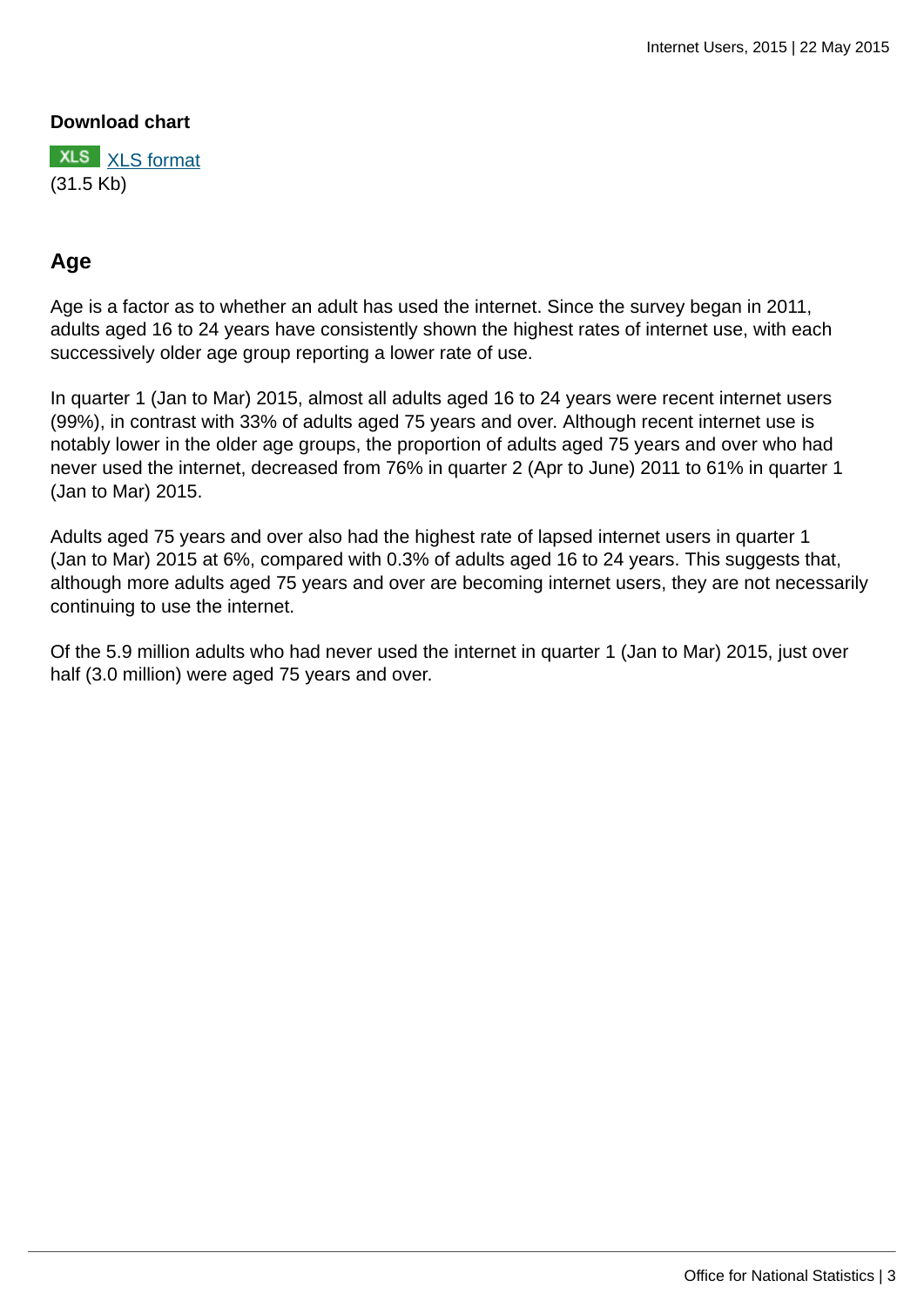Recent internet users by age group, quarter 1 (Jan to Mar) 2015



Almost 9 in every 10 adults in the UK have used the internet in the last three months (86%)

Almost all adults aged  $16 - 54$  years have used the internet in the last three months ...



... but just 3 in every 10 adults aged 75+ have used the internet in the last 3 months.

### **Sex**

In quarter 1 (Jan to Mar) 2015, 88% of men (22.2 million) and 85% of women (22.4 million) were recent internet users. Since quarter 2 (Apr to June) 2011, the proportion of men and women who were recent internet users has increased by 6 and 8 percentage points respectively.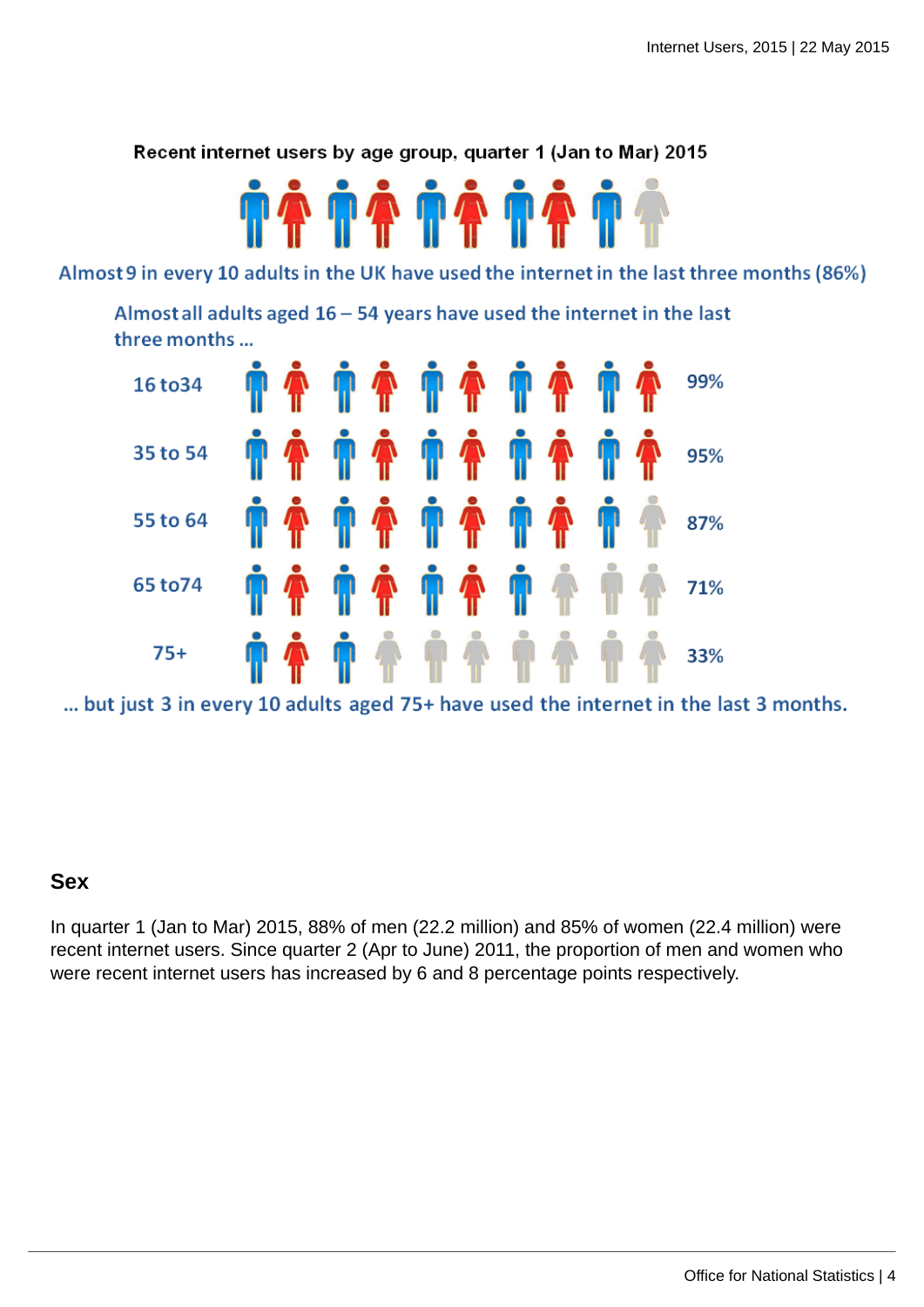### **Figure 2: Internet users by sex**

UK, 2011 quarter 2 to 2015 quarter 1



### Source: Office for National Statistics

#### **Notes:**

- 1. Persons aged 16 years and over
- 2. Q1 refers to quarter 1 (Jan to Mar), Q2 refers to quarter 2 (Apr to June), Q3 refers to quarter 3 (July to Sept) and Q4 refers to quarter 4 (Oct to Dec).

### **Download chart**

**XLS** [XLS format](http://wasppreview.ons.statistics.gov.uk:80/ons/rel/rdit2/internet-users/2015/chd-ia-figure-2.xls) (30 Kb)

Men in the oldest 2 age groups are more likely to use the internet than women in the same age groups. In quarter 1 (Jan to Mar) 2015, 41% of men aged 75 years and over were recent internet users compared with 27% of women.

There is little difference in the rates of internet use between men and women in all age groups under 65 years of age.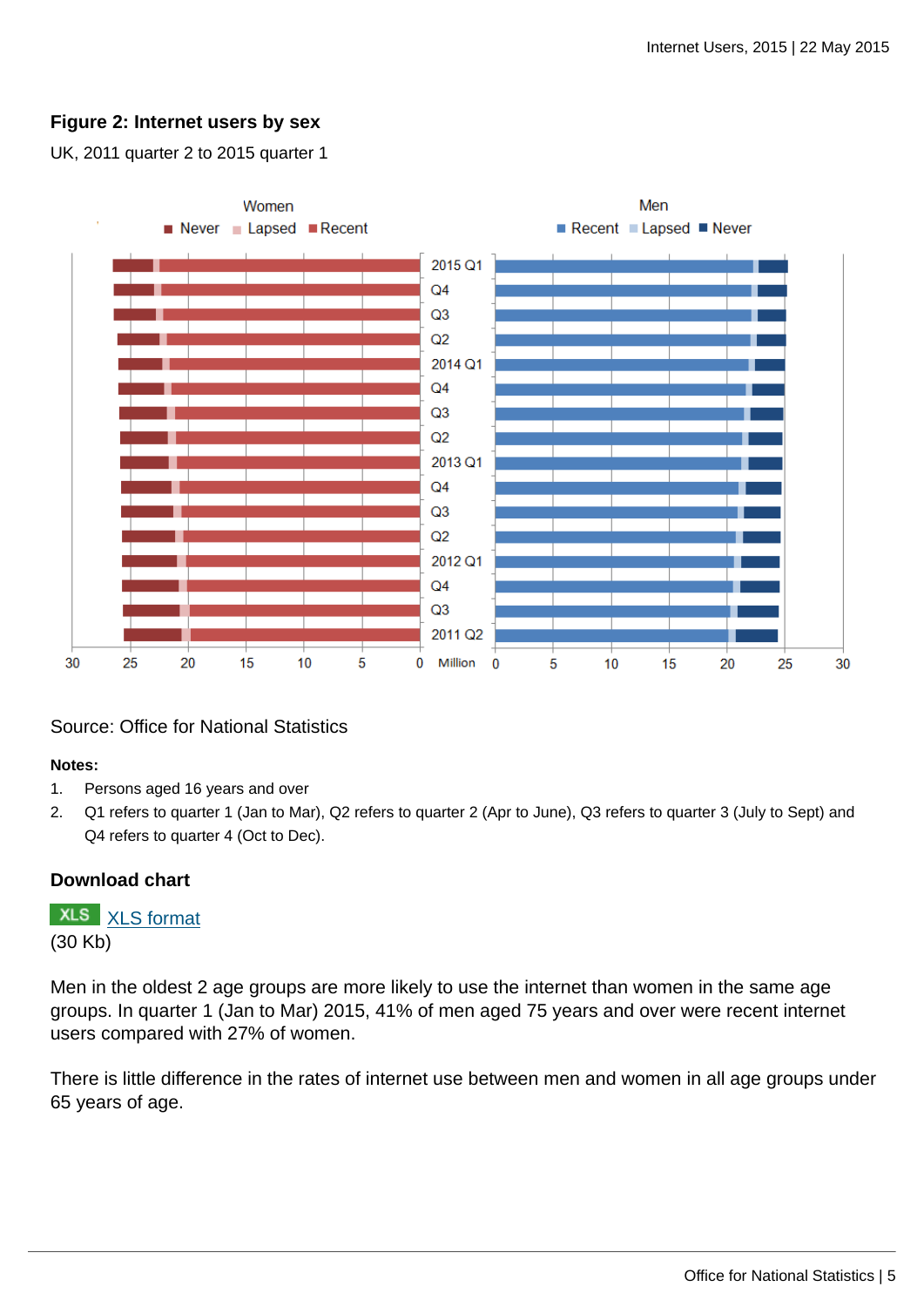Recent internet users by sex and age group, quarter 1 (Jan to Mar) 2015



Almost 9 in every 10 adults in the UK have used the internet in the last three months (86%)

Almost all men and women aged 16 to 54 years have used the internet in the last three months ...



..but just 4 in every 10 men and 3 in every 10 women aged 75+ have used the internet in the last three months.

# **Disability**

Estimates of adults with a disability are presented from quarter 1 (Jan to Mar) 2014 as defined by the Equality Act. The term "disabled" is used to refer to those who self-assess that they have a disability in line with the Equality Act.

In quarter 1 (Jan to Mar) 2015, 27% of disabled adults (3.3 million) had never used the internet. There were 0.5 million disabled adults, who had last used the internet over 3 months ago, making up 48% of the 1.1 million lapsed internet users.

In quarter 1 (Jan to Mar) 2015 the proportion of adults aged 16 to 24 years who were recent internet users was lower for those that were disabled (95% recent users) compared with those that were not disabled (99% recent users). The proportion of adults aged 75 years and over who were recent internet users was also lower for those that were disabled (27% recent users) compared with those that were not disabled (40% recent users). Across all age groups, the proportion of adults who were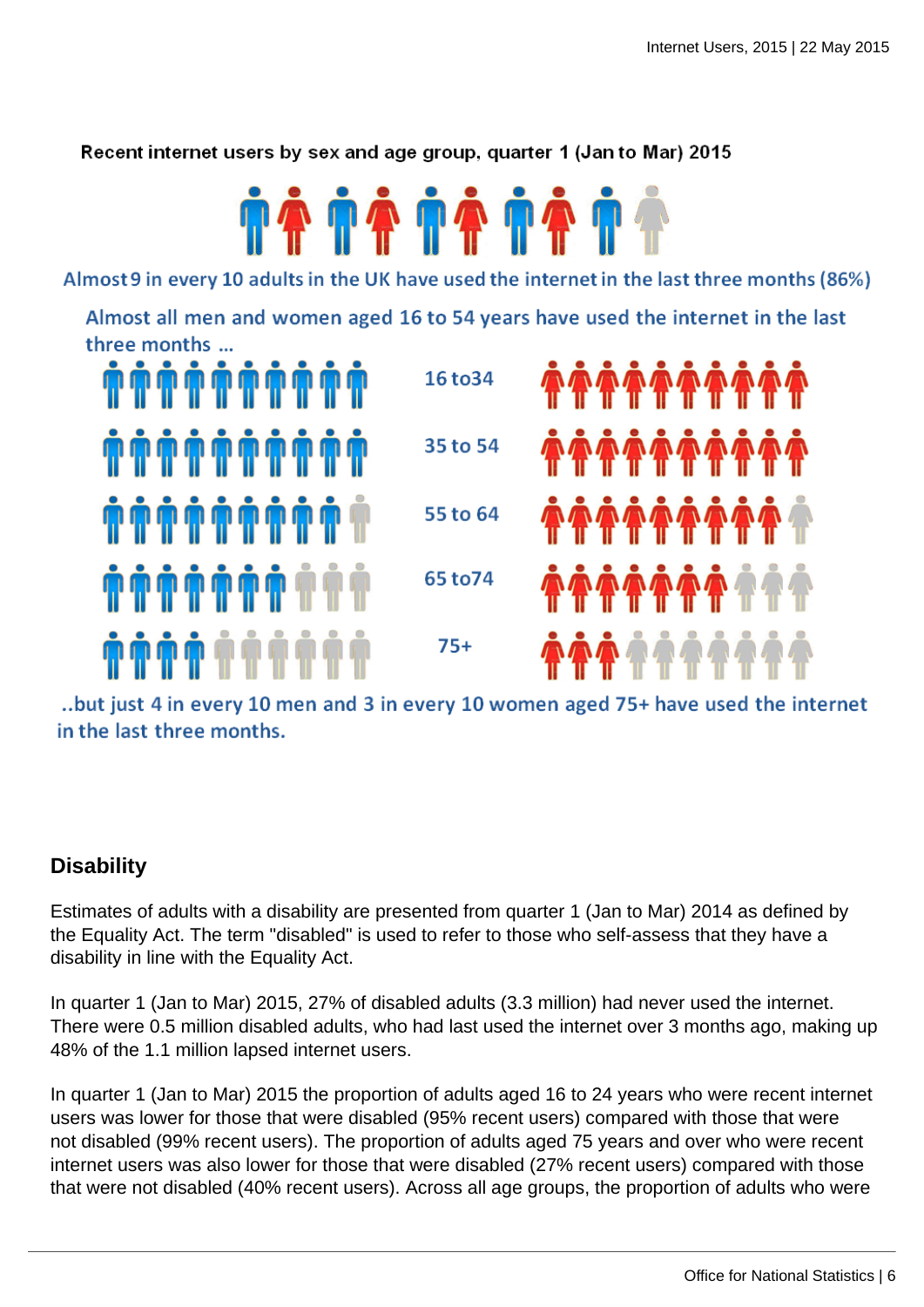recent internet users was lower for those that were disabled, compared with those that were not disabled.

### **Figure 3: Internet non-users by disability status**



UK, 2013 quarter 2 to 2015 quarter 1

### Source: Office for National Statistics

#### **Notes:**

- 1. Persons aged 16 and over
- 2. Equality Act disabled refers to those who self-assess that they have a disability in line with the Equality Act definition of disability.
- 3. Q1 refers to quarter 1 (Jan to Mar), Q2 refers to quarter 2 (Apr to June), Q3 refers to quarter 3 (July to Sept) and Q4 refers to quarter 4 (Oct to Dec).

### **Download chart**



(27 Kb)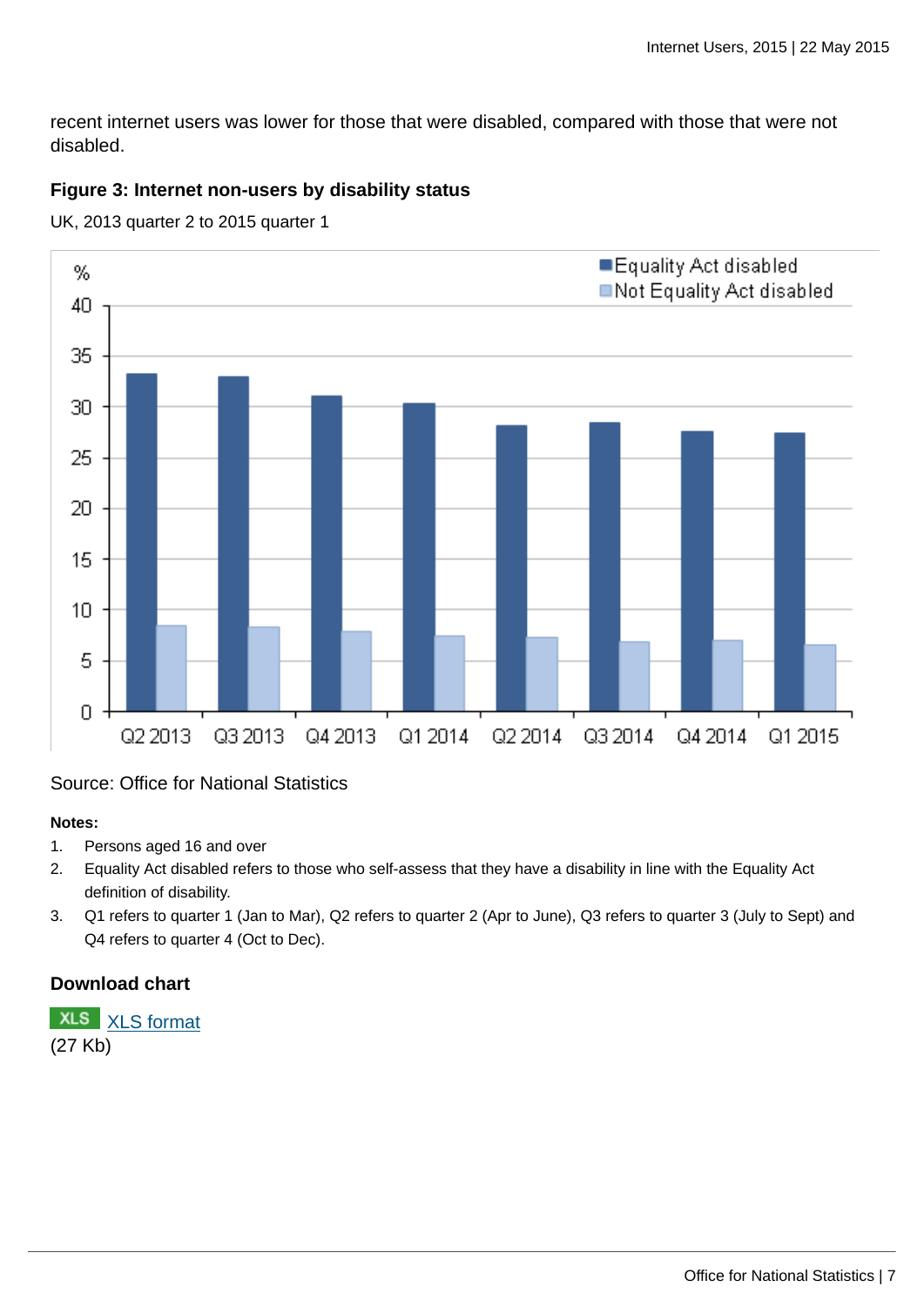# **Ethnic Group**

In quarter 1 (Jan to Mar) 2015, the ethnic group with the highest percentage of recent internet users was the mixed or multiple ethnic background (97%). However, it should be noted that there is a higher degree of sampling variability around some categories of ethnic group and internet use, due to the small sample sizes used to compile the estimates. Therefore these estimates should be treated with caution.

# **Regional Distribution**

The South East had the highest proportion of recent internet users (90%) and Northern Ireland was the area with the lowest proportion (80%).



### **Internet use, Q1 2015, by NUTS3 area, United Kingdom**

1 Percentage of adults aged 16 or over.

2 NUTS 3 is an abbreviation for 'nomenclature of territorial units for statistics', level 3.

3 Highlands and Islands NUTS level 2 area has been used instead of the respective NUTS level 3 areas in Scotland, because of small sample sizes.

Source: Office for National Statistics licensed under the Open Government Licence v.3.0.

Contains OS data @ Crown copyright and database right 2015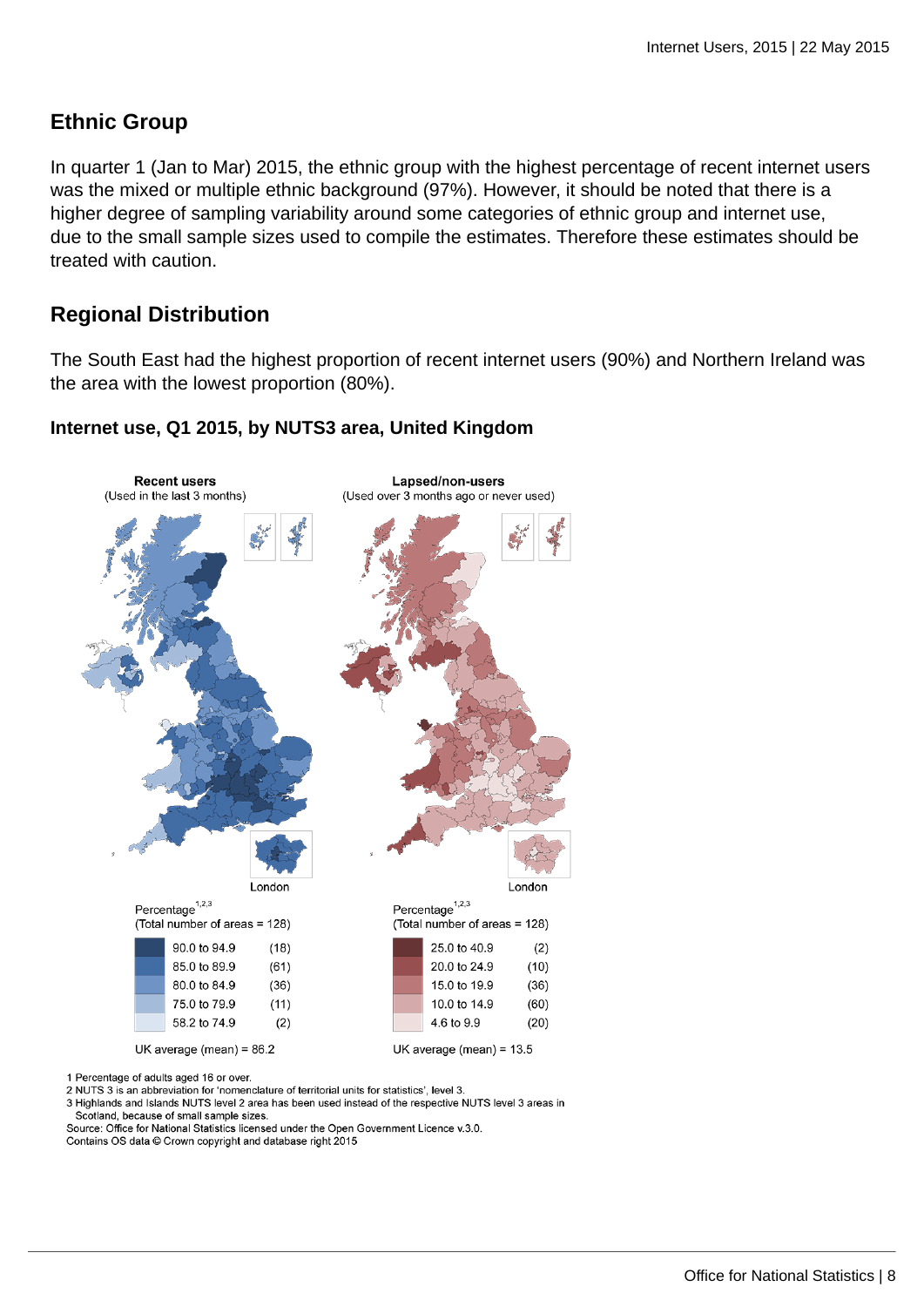### **Download map**

**PNG** [PNG format](http://wasppreview.ons.statistics.gov.uk:80/ons/rel/rdit2/internet-users/2015/map-ia-download.png) (451.6 Kb)

The [NUTS Classification](http://wasppreview.ons.statistics.gov.uk:80/ons/guide-method/geography/beginner-s-guide/european/index.html) is a hierarchical system dividing up economic territory of the EU for the purpose of regional statistics. There are 3 NUTS levels, all of which are used in this release.

While [Tables 4A and 4B \(471 Kb Excel sheet\)](http://wasppreview.ons.statistics.gov.uk:80/ons/rel/rdit2/internet-users/2015/rft-ia-tables.xls) are presented at NUTS 2 level, Tables 5A and 5B are presented at the more detailed NUTS 3 level due to user needs. The estimates in [Tables 5A and 5B](http://wasppreview.ons.statistics.gov.uk:80/ons/rel/rdit2/internet-users/2015/rft-ia-tables.xls) [\(471 Kb Excel sheet\)](http://wasppreview.ons.statistics.gov.uk:80/ons/rel/rdit2/internet-users/2015/rft-ia-tables.xls) are based on smaller sample sizes than the higher level regional estimates in Tables 4A and 4B and are therefore subject to a greater degree of sampling variability, so should be treated with caution (see Background note 6). The categories of "used over 3 months ago" and "never used" have been combined in Tables 5A and 5B due to the small sample size at this level of geography.

The maps show the proportion of internet use by NUTS 3, the most detailed geographical classification available. While there is sampling variability around these estimates, in quarter 1 (Jan to Mar) 2015 the area with the highest proportion of adults who had last used the internet more than 3 months ago, or who had never used it, was the Isle of Anglesey (41%).

### **Background notes**

### 1. **Main issues specific to this bulletin**

This is the first annual release of quarterly estimates about internet use by adults aged 16 years or over. This release supersedes the internet access quarterly update which was last published in May 2014 referencing quarter 1 (Jan to Mar) 2014.

The latest period covered in this release is quarter 1 (Jan to Mar) 2015. We began publishing quarterly data on internet users and non-users for quarter 1 (Jan to Mar) 2011, to enable more timely information on internet use to be made available. The source of the information is the Labour Force Survey (LFS). A [quality report for the LFS \(227.1 Kb Pdf\)](http://wasppreview.ons.statistics.gov.uk:80/ons/guide-method/method-quality/quality/quality-information/social-statistics/quality-and-methodology-information-for-the-labour-force-survey--lfs-.pdf) is available on our website.

The new question added to the LFS in quarter 1 (Jan to Mar) 2011 was "when did you last use the internet?" This is the same question that was used in the Opinions and Lifestyle Survey to collect data for the annual publication "Internet Access Households and Individuals".

The term "disabled" is used to refer to those who self-assess that they have a disability in line with the Equality Act. Prior to quarter 4 (Oct to Dec) 2013, the Disability Discrimination Act (DDA) definition of disability was used. Respondents who did not answer whether they had a disability have been included in the category "Not Equality Act disabled" in Tables 1A, 1B, 3A and 3B.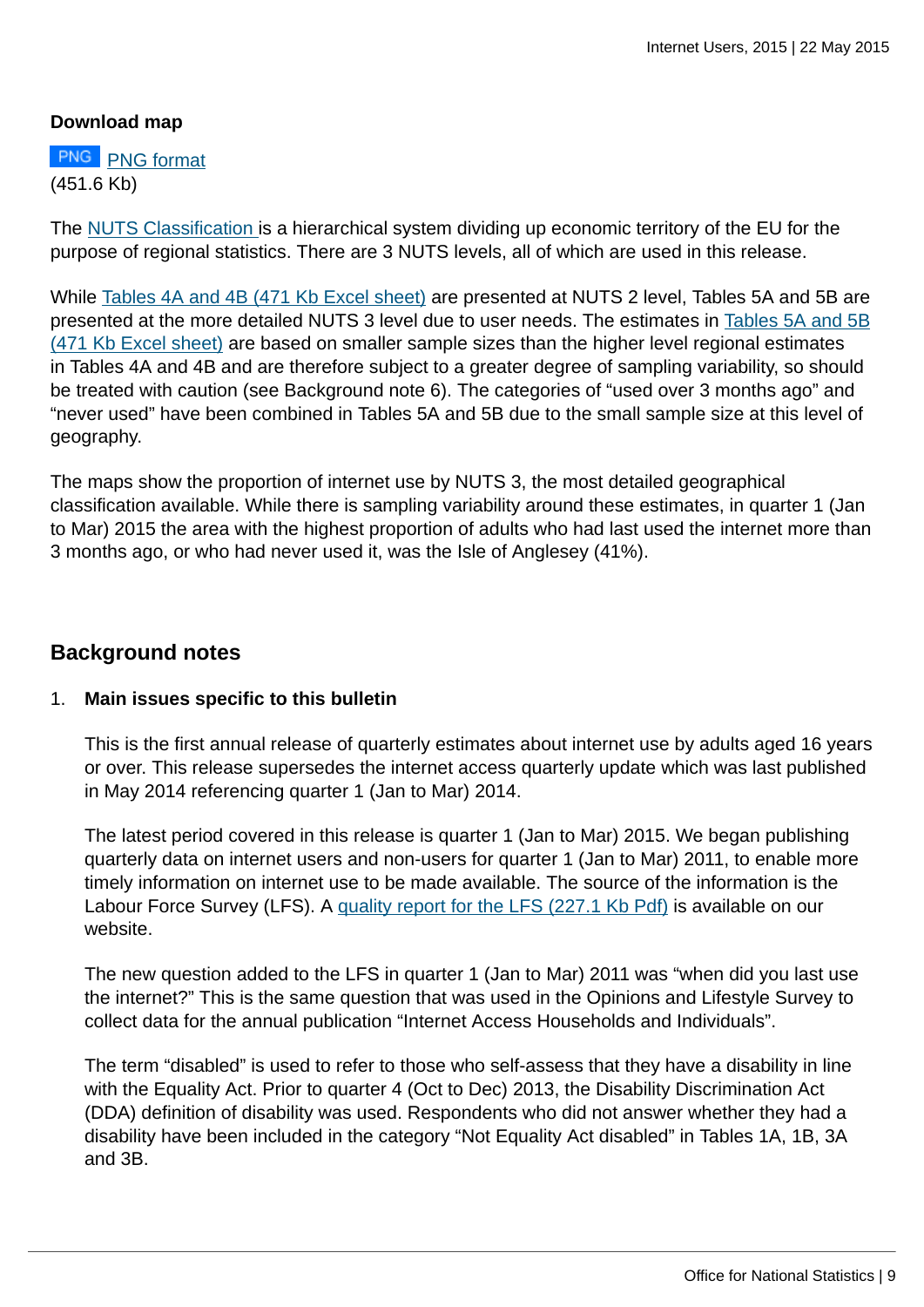"Don't know" responses are not separately identified in this bulletin. Therefore, percentage breakdowns sum to less than 100%, reflecting the small number of "don't know" responses to the internet use question.

#### 2. **National Statistics**

Until the quarter 3 (July to Sept) 2012 reference period, these estimates of internet users were published with experimental statistics status.

The UK Statistics Authority reviewed the statistics in this release, in their report "[Assessment of](http://wasppreview.ons.statistics.gov.uk:80/ons/external-links/stats-authority/uk-statistics-authority--assessment-of-compliance-with-the-code-of-practice-for-official-statistics--statistics-on-internet-access.html) [compliance with the Code of Practice for Official Statistics: Statistics on Internet Access](http://wasppreview.ons.statistics.gov.uk:80/ons/external-links/stats-authority/uk-statistics-authority--assessment-of-compliance-with-the-code-of-practice-for-official-statistics--statistics-on-internet-access.html)". This review recommended that the statistics published in the internet access quarterly update be designated as National Statistics, subject to ONS carrying out certain requirements. We carried out the necessary work to comply with the requirements set out in this report and as a result of this, the UK Statistics Authority confirmed that from the quarter 3 (July to Sept) 2012 reference period, the estimates within the internet access quarterly update release had National Statistics status.

#### 3. **Revisions**

There are no revisions to estimates previously published.

#### 4. **Users and uses of the data**

The organisation Race Online 2012 was established to help more people get online for the first time by 2012. This organisation needed more frequent statistics on people who had never used the internet, but this could not be met by the annual Internet Access Households and Individuals Statistical Bulletin. Therefore, we started publishing an experimental quarterly update on internet users and non-users. This quarterly release was designed to fill this information gap.

In 2012, Race Online 2012 was replaced by a new partnership organisation, Go ON UK.

Within the UK there is wide interest in these estimates from researchers, public bodies, the media, charities and academics. The UK Government is moving towards a policy of "digital by default" in the provision of a range of public services. This is where the internet becomes the preferred method for the delivery of services. The statistics in this release make it possible to monitor the number of people who are not online, and who are unable to access public services that are delivered online. These statistics may also be used to help inform the wider debate about digital and social exclusion.

As well as user interest in adults who have used or never used the internet, there is also interest in adults who have used the internet but not recently. Therefore, in quarter 2 (Apr to Jun) 2012 limited new estimates of "recent" and "lapsed internet users" were introduced, showing adults who had used the internet within the last 3 months and more than 3 months ago. This concept has been expanded in this release following user demand, with the breakdown of "used in the last 3 months", "used over 3 months ago" and "never used" the internet now forming the basis for all the tables excluding Tables 5A and 5B (see Regional distribution section for more detail).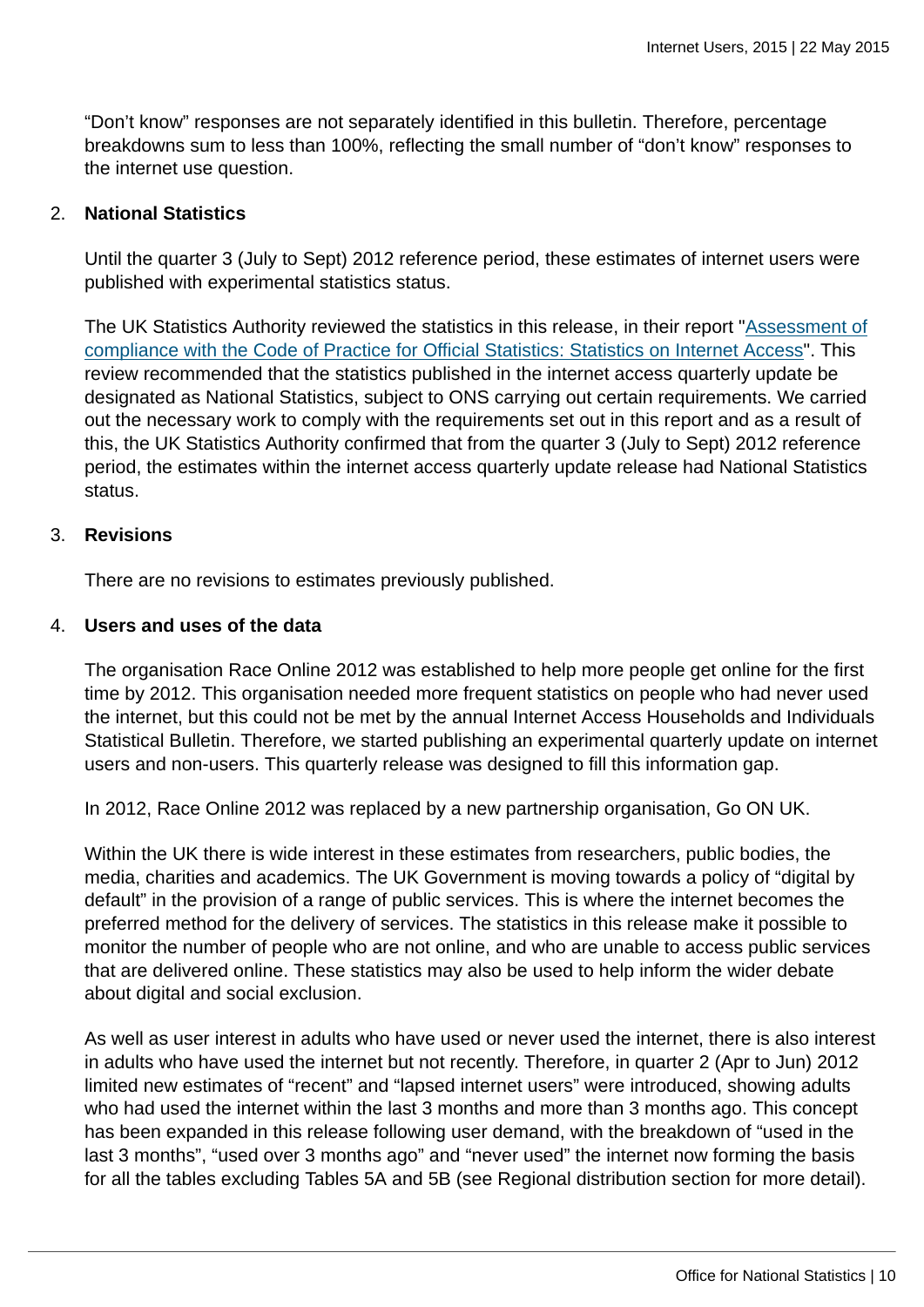Do you make use of our estimates of internet users? If yes, we would like to hear from you [\(esociety@ons.gsi.gov.uk](mailto:esociety@ons.gsi.gov.uk)) and understand how you make use of these statistics.

### 5. **Coherence**

The results published in this annual bulletin focus on recent users (used in the last 3 months), lapsed users (used over 3 months ago) and never used. These results are not directly comparable with the estimates contained in the annual [Internet Access – Households and](http://wasppreview.ons.statistics.gov.uk:80/ons/rel/rdit2/internet-access---households-and-individuals/2014/stb-ia-2014.html) [Individuals 2014](http://wasppreview.ons.statistics.gov.uk:80/ons/rel/rdit2/internet-access---households-and-individuals/2014/stb-ia-2014.html) statistical bulletin, published on 7 August 2014, which contains a wide range of information about internet access and use, but from a smaller sample than the LFS.

The annual Internet Access – Households and Individuals statistical bulletin is compiled from approximately 3,000 interviews conducted for the Opinions and Lifestyle Survey, whereas approximately 41,000 households respond each quarter to the LFS. The larger sample size in the LFS allows for more detailed and accurate socio-demographic analysis than is possible with the Opinions and Lifestyle Survey.

It is also important to note that the estimates in this bulletin are on a UK basis, whereas the Internet Access – Households and Individuals statistical bulletin results relate to Great Britain only.

### 6. **Sampling variability**

The quarter 1 (Jan to Mar) 2015 confidence intervals tables show estimated 95% confidence intervals for UK estimates of adults who had never used the internet, by age group and sex (Table A) and estimates of adults who had last used the internet more than 3 months ago/never used the internet [\(Tables 5C and 5D \(471 Kb Excel sheet\)](http://wasppreview.ons.statistics.gov.uk:80/ons/rel/rdit2/internet-users/2015/rft-ia-tables.xls)), by NUTS 3 geography areas. The estimates, included as part of this statistical bulletin, come from survey data and so have a degree of statistical error associated with them. Confidence intervals are an indication of the reliability of the estimate; the smaller the interval, the more reliable the estimate is likely to be. With regards to '95% confidence intervals', if the survey was repeated 100 times, 95% of the time (95 times out of 100), the true population value would fall within the range of these confidence intervals.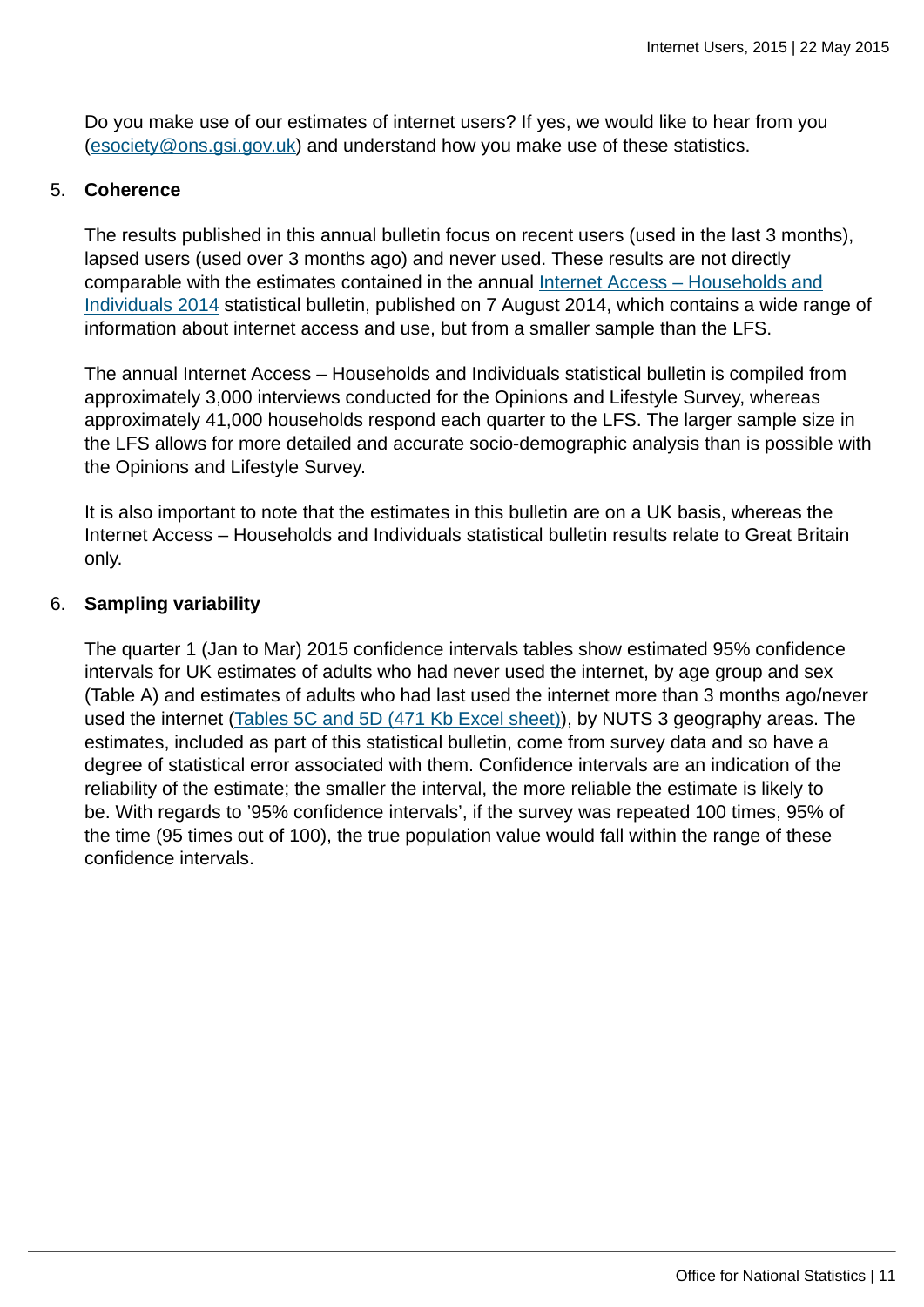|                              | Never used the Internet |                        |                    |
|------------------------------|-------------------------|------------------------|--------------------|
|                              | <b>Lower limit</b>      | <b>Survey estimate</b> | <b>Upper limit</b> |
| All (thousands)              | 5,878                   | 5,894                  | 5,910              |
| All (%)                      | 11.1                    | 11.4                   | 11.7               |
| Age group (years; thousands) |                         |                        |                    |
| 16-24                        | 31                      | 31                     | 31                 |
| 25-34                        | 66                      | 66                     | 66                 |
| 35-44                        | 138                     | 138                    | 139                |
| 45-54                        | 400                     | 402                    | 403                |
| 55-64                        | 750                     | 755                    | 760                |
| 65-74                        | 1,491                   | 1,505                  | 1,519              |
| $75+$                        | 2,939                   | 2,997                  | 3,055              |
| Age group (years; %)         |                         |                        |                    |
| 16-24                        | 0.3                     | 0.4                    | 0.6                |
| 25-34                        | 0.6                     | 0.8                    | 0.9                |
| 35-44                        | $1.4\,$                 | $1.7\,$                | 1.9                |
| 45-54                        | 4.0                     | 4.4                    | 4.8                |
| 55-64                        | 9.7                     | $10.3$                 | 10.9               |

# **Table 1: Internet non-users: 95% confidence intervals, 2015 Q1**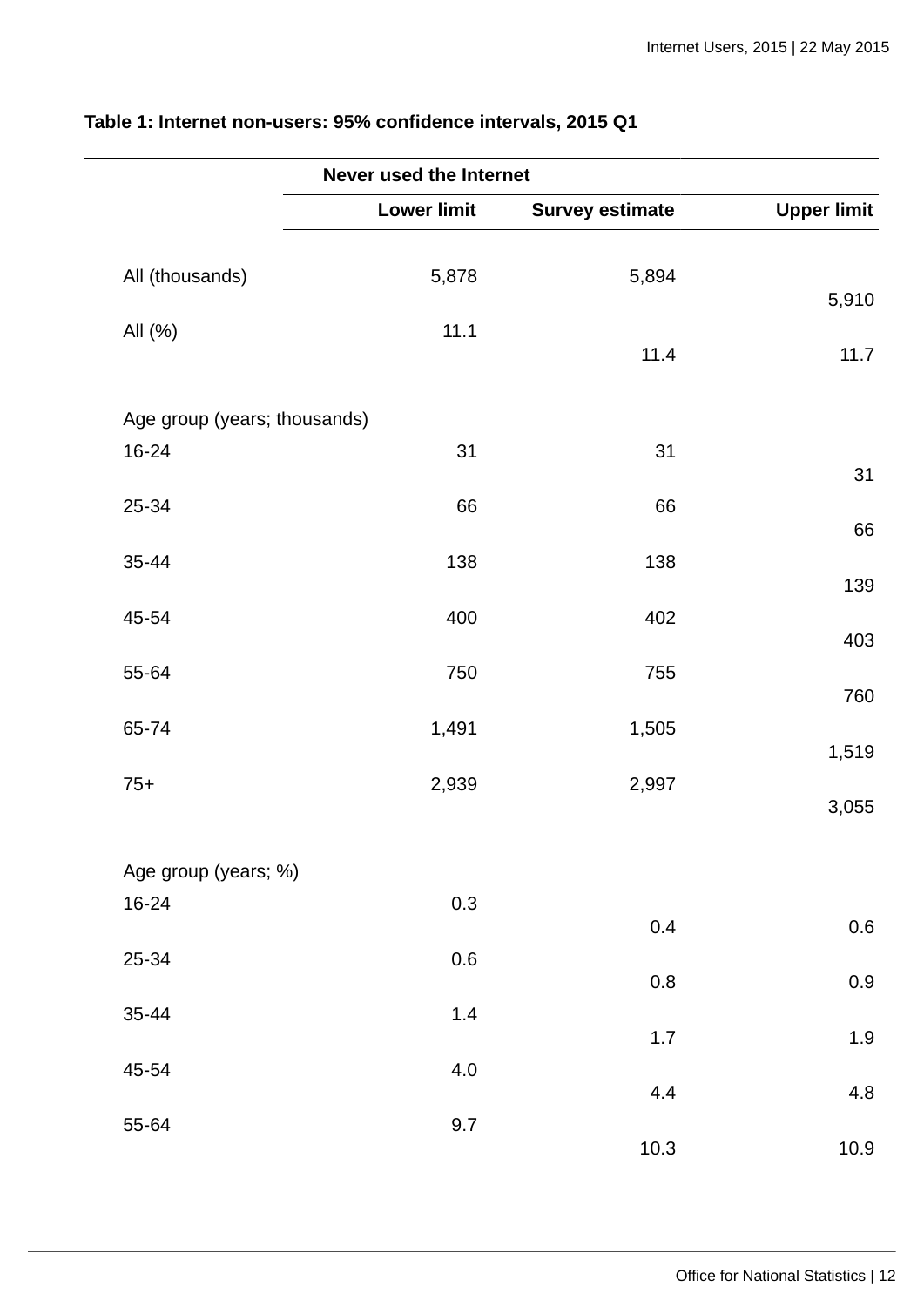|                 | <b>Never used the Internet</b> |                        |                    |
|-----------------|--------------------------------|------------------------|--------------------|
|                 | <b>Lower limit</b>             | <b>Survey estimate</b> | <b>Upper limit</b> |
| 65-74           | 23.3                           |                        |                    |
|                 |                                | 24.2                   | 25.1               |
| $75+$           | 58.7                           |                        |                    |
|                 |                                | 60.6                   | 62.5               |
|                 |                                |                        |                    |
| Sex (thousands) |                                |                        |                    |
| Male            | 2,453                          | 2,462                  |                    |
|                 |                                |                        | 2,471              |
| Female          | 3,419                          | 3,433                  |                    |
|                 |                                |                        | 3,446              |
| Sex (%)         |                                |                        |                    |
| Male            | 9.4                            |                        |                    |
|                 |                                | 9.7                    | 10.1               |
| Female          | 12.5                           |                        |                    |
|                 |                                | 12.9                   | 13.3               |

**Table source:** Office for National Statistics

**Table notes:**

1. Q1 refers to quarter 1 (January to March).

### **Download table**

**XLS** [XLS format](http://wasppreview.ons.statistics.gov.uk:80/ons/rel/rdit2/internet-users/2015/prt-ia-table-1.xls)

(27 Kb)

The larger the sample that is used for a particular estimate, the narrower the confidence interval will be. The more detailed regional estimates in Tables 5C and 5D are based on smaller sample sizes than the higher level regional estimates therefore the quality of the estimates in Tables 5C and 5D are lower.

### 7. **Rounding**

In all tables, totals may not equal the sum of independently rounded components.

### 8. **Social media**

Follow ONS on [Twitter](http://wasppreview.ons.statistics.gov.uk:80/ons/external-links/social-media/twitter.html) **icon\_twitter**

t.

and receive up to date information about our statistics.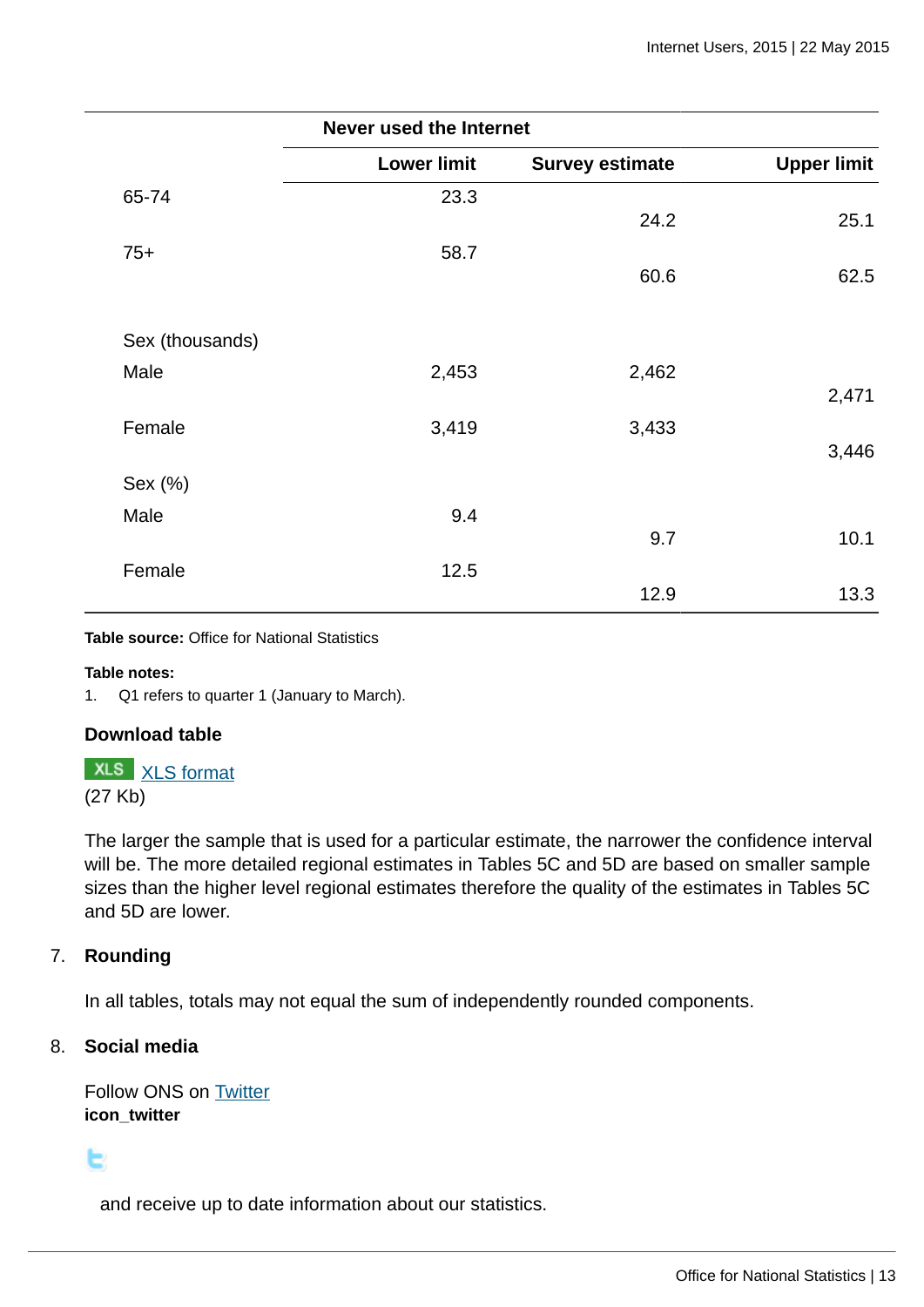Like ONS on [Facebook](http://wasppreview.ons.statistics.gov.uk:80/ons/external-links/social-media/index.html) **icon\_facebook**

# L.

to receive our updates in your newsfeed and to post comments on our page.

Watch our videos on [YouTube.](http://wasppreview.ons.statistics.gov.uk:80/ons/external-links/social-media/youtube.html)

### 9. **Special events**

ONS has published commentary, analysis and policy on 'Special Events' which may affect statistical outputs. For full details visit the [Special Events](http://wasppreview.ons.statistics.gov.uk:80/ons/guide-method/method-quality/general-methodology/special-events-group/index.html) page on the ONS website.

### **Publication policy**

10. Details of the policy governing the release of new data are available by visiting [www.statisticsauthority.gov.uk/assessment/code-of-practice/index.html](http://www.statisticsauthority.gov.uk/assessment/code-of-practice/index.html) or from the Media Relations Office email: [media.relations@ons.gsi.gov.uk](mailto:media.relations@ons.gsi.gov.uk)

These National Statistics are produced to high professional standards and released according to the arrangements approved by the UK Statistics Authority.

# **Copyright**

© Crown copyright 2015

You may use or re-use this information (not including logos) free of charge in any format or medium, under the terms of the Open Government Licence. To view this licence, visit www.nationalarchives.gov.uk/doc/open-government-licence/ or write to the Information Policy Team, The National Archives, Kew, London TW9 4DU, or email: [psi@nationalarchives.gsi.gov.uk](mailto:psi@nationalarchives.gsi.gov.uk).

This document is also available on our website at [www.ons.gov.uk.](http://www.ons.gov.uk/)

# **Statistical contacts**

| <b>Name</b>           | <b>Phone</b>                      | <b>Department</b>                  | Email                   |
|-----------------------|-----------------------------------|------------------------------------|-------------------------|
| <b>Cecil Prescott</b> | +44 (0)1633 456767 Structural and | International<br><b>Statistics</b> | esociety@ons.gsi.gov.uk |